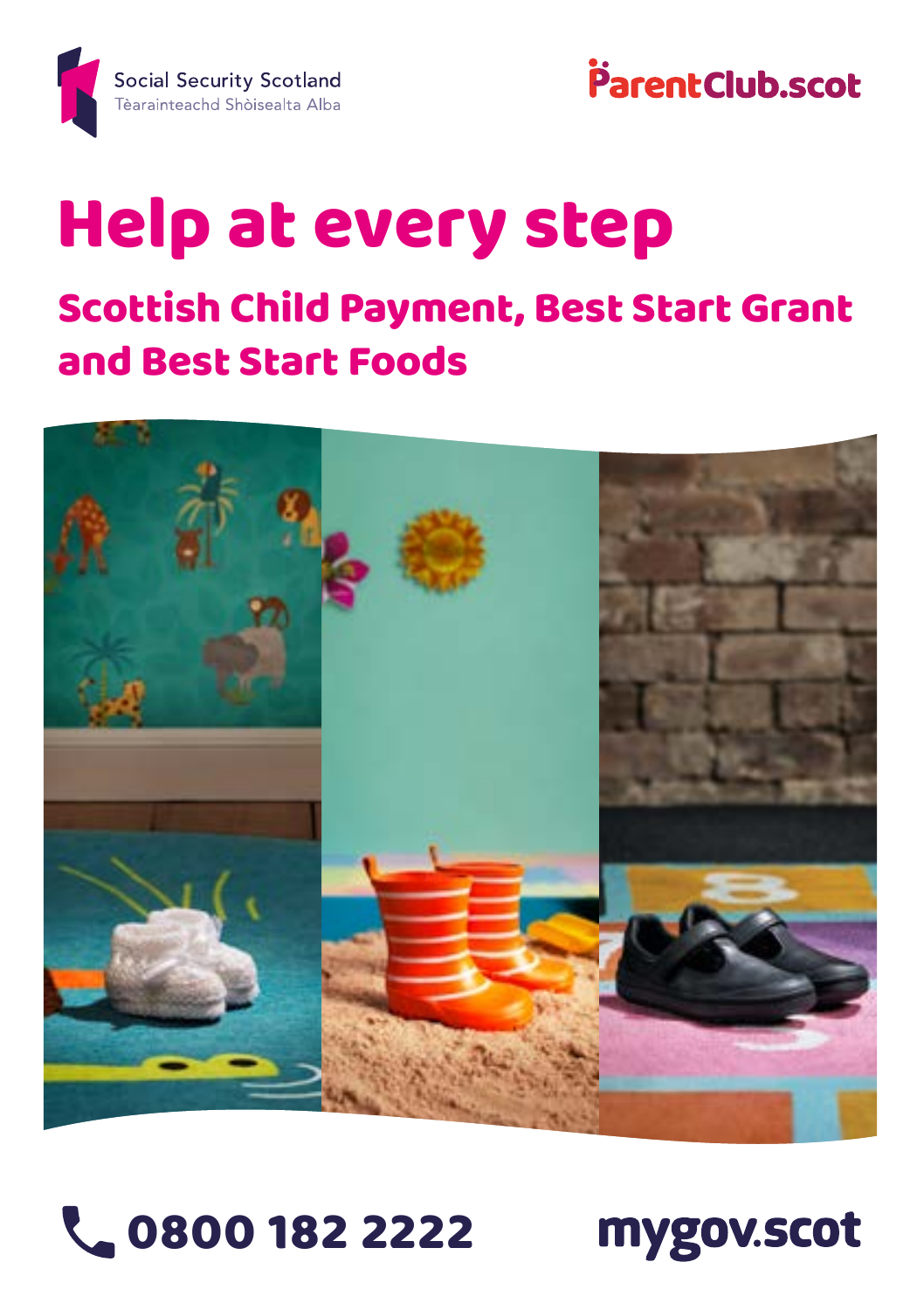#### **What is Scottish Child Payment?**

It is a new payment of £40 paid every four weeks for each eligible child under six. We are taking applications now before the benefit starts on 15 February 2021. We are encouraging parents to beat the rush as we expect a huge demand. You can apply for the Scottish Child Payment, together with Best Start Grant and Best Start Foods, on a combined form.

#### **What is the Best Start Grant?**

It is a package of three one-off payments to help at key stages of a child's life. Each payment gives extra money to parents and carers who get certain benefits or tax credits\* at key stages of a child's life.

#### **What are the three payments?**

• Pregnancy and Baby Payment is £600 for a first child and £300 for other children. You can apply from when you are 24 weeks pregnant up until the baby is six months old.

- Early Learning Payment is a £250 payment made when the child is between the ages of two and three years and six months.
- School Age Payment is a £250 payment made around the time a child normally starts Primary 1.

#### **Who can get it?**

You can apply if you live in Scotland whether you are in work or not. You may be eligible if you are the parent or carer of the child and get certain benefits or tax credits.\*

\*Universal Credit (UC), Income Support, Income-based Jobseeker's Allowance, Income-related Employment and Support Allowance, Pension Credit, Housing Benefit, Child Tax Credit (CTC) and Working Tax Credit. You don't have to be getting one of these if you are under 18, or are aged 18 or 19 and are dependent on someone like a parent or carer who is claiming benefits or tax credits for you.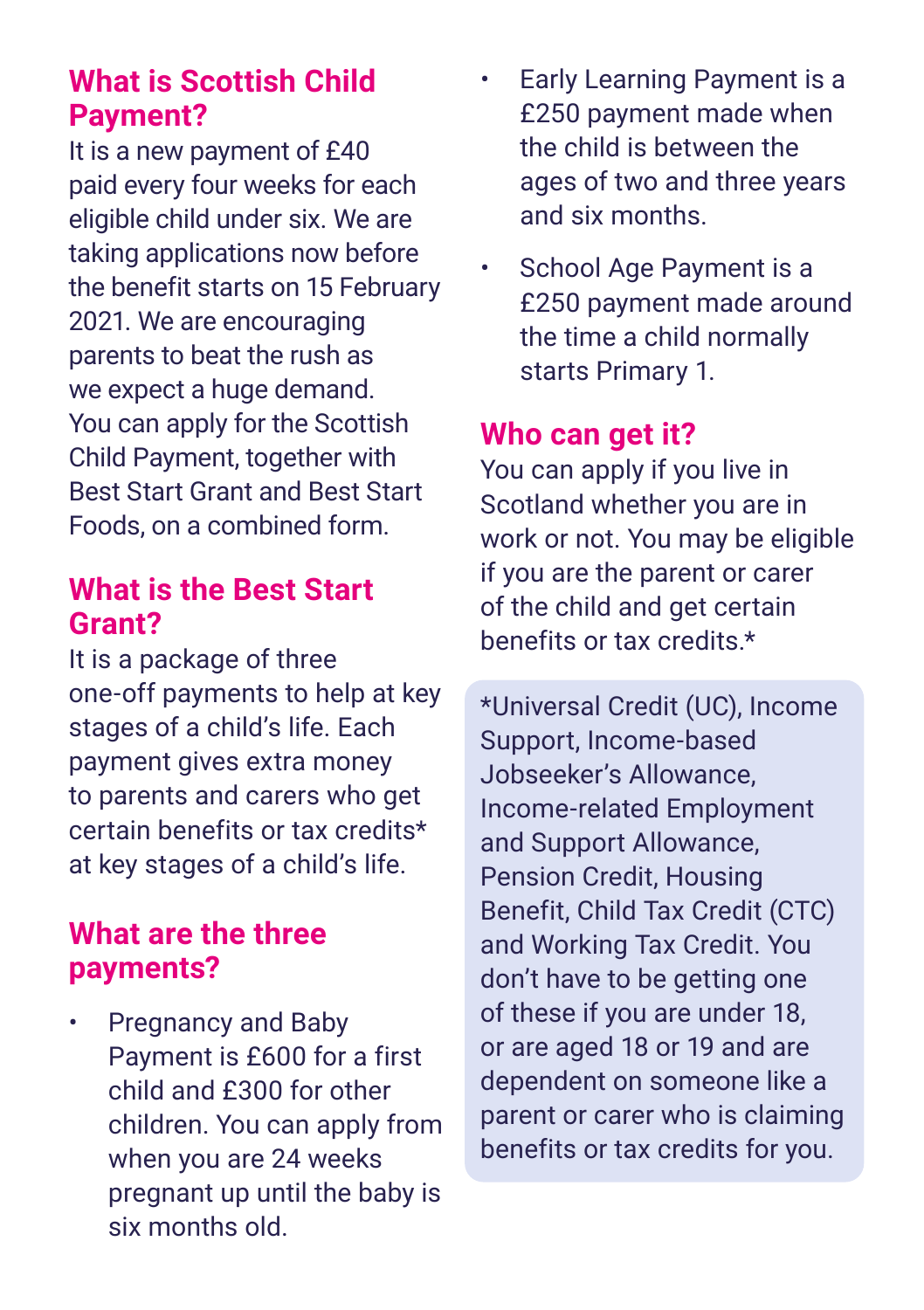#### **What is Best Start Foods?**

Best Start Foods is for pregnant women and families on certain benefits and tax credits.\* The payment is made onto a card and can be used to help buy healthy foods, as well as milk and first Infant formula. The card works like a bank card. It can be used to pay for food in supermarkets and local food shops, as long as they have a card reader. It's contactless and can be used online.

#### **How much do you get?**

- For the duration of your pregnancy to when your child is born, you'll get £17.00 every four weeks.
- From birth to when your child turns one, you'll get £34.00 every four weeks.
- From one until your child turns three, you'll get £17.00 every four weeks.

#### **Who can get it?**

You can apply for Best Start Foods if you are pregnant or the parent or carer of a child.\*\*

If you are under 18, you may be eligible for Best Start Foods during pregnancy and up until your child turns one without having to be on any benefits.

\*\*Income support, Incomebased Job Seekers Allowance, Income-related Employment and Support Allowance, Child Tax Credit (CTC) up to a maximum income of £16,190 per annum, Universal Credit (UC) with an income limit of £610 per month, both maximum Child Tax Credit and maximum Working Tax Credit and income under £7,320, or the four week run, Pension Credit, Housing Benefit – weekly income of £311 and under.